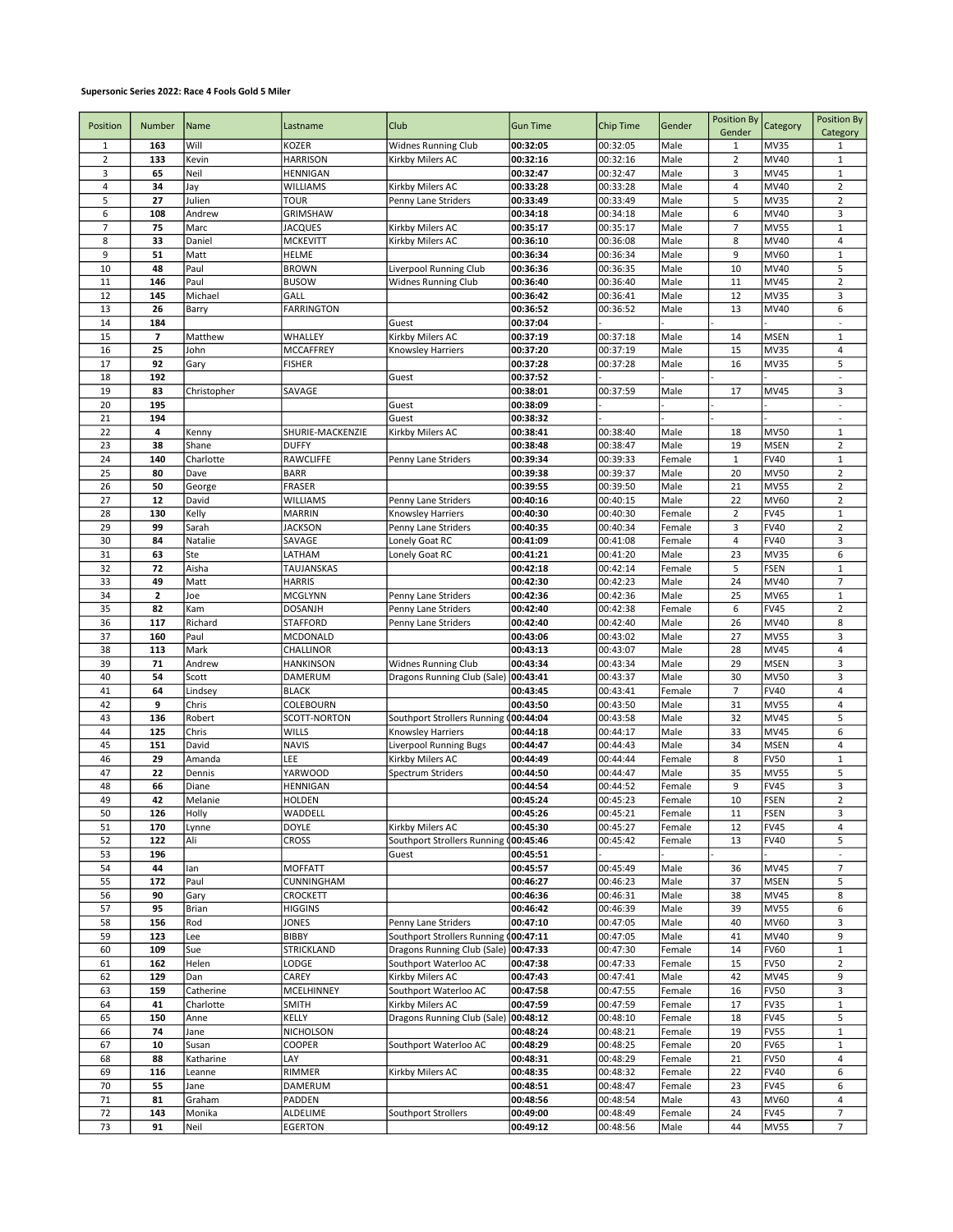| 74  |             |            |                      |                                      |                      |                      |        |          |             |                          |
|-----|-------------|------------|----------------------|--------------------------------------|----------------------|----------------------|--------|----------|-------------|--------------------------|
|     | 15          | Susan      | <b>STEWART</b>       | Southport Waterloo AC                | 00:49:13             | 00:49:09             | Female | 25       | <b>FV75</b> | $1\,$                    |
| 75  | 155         | Mark       | <b>SCOTT</b>         | Liverpool Running Club               | 00:49:20             | 00:49:14             | Male   | 45       | <b>MV55</b> | 8                        |
| 76  | 139         | Kerry      | QUINTON              |                                      | 00:49:34             | 00:49:31             | Female | 26       | <b>FV40</b> | 7                        |
| 77  | 142         | Karen      | CULSHAW              | Penny Lane Striders                  | 00:49:38             | 00:49:28             | Female | 27       | <b>FV45</b> | 8                        |
| 78  | 11          | Tilly      | <b>BROWN</b>         | Penny Lane Striders                  | 00:49:41             | 00:49:41             | Female | 28       | FSEN        | $\sqrt{4}$               |
| 79  | 59          | lan        | <b>ROBERTS</b>       |                                      | 00:50:00             | 00:49:52             | Male   | 46       | <b>MV55</b> | 9                        |
| 80  | 68          | Emma       | <b>STOKES</b>        |                                      | 00:50:16             | 00:50:08             | Female | 29       | <b>FV50</b> | 5                        |
| 81  | 86          | Angela     | DELAHUNTY            |                                      | 00:50:24             | 00:50:13             | Female | 30       | <b>FV35</b> | $\mathbf 2$              |
| 82  | 106         | Kate       | <b>PARKINSON</b>     |                                      | 00:50:26             | 00:50:15             | Female | 31       | <b>FV35</b> | 3                        |
|     |             |            |                      |                                      |                      |                      |        |          |             |                          |
| 83  | 5           | Jude       | <b>BLACKMORE</b>     | Penny Lane Striders                  | 00:50:37             | 00:50:35             | Female | 32       | <b>FV50</b> | 6                        |
| 84  | 115         | Hayley     | SMALLMAN             | Kirkby Milers AC                     | 00:51:01             | 00:50:58             | Female | 33       | <b>FV45</b> | 9                        |
| 85  | 149         | Mari       | LEWIS                |                                      | 00:51:03             | 00:50:59             | Female | 34       | <b>FV45</b> | 10                       |
| 86  | 32          | Alan       | <b>MOORE</b>         |                                      | 00:51:53             | 00:51:47             | Male   | 47       | <b>MV60</b> | 5                        |
| 87  | 98          | Eamonn     | <b>BRADY</b>         | Penny Lane Striders                  | 00:51:55             | 00:51:49             | Male   | 48       | MV50        | 4                        |
| 88  | 137         | Rebecca    | VARNOUSE             | Penny Lane Striders                  | 00:51:56             | 00:51:49             | Female | 35       | <b>FV40</b> | 8                        |
| 89  | 57          | lan        | SPENCER              | St Helens Striders                   | 00:52:19             | 00:52:11             | Male   | 49       | <b>MV50</b> | 5                        |
| 90  | 13          | Rachel     | CARTWRIGHT           | Warrington Running Club              | 00:52:38             | 00:52:29             | Female | 36       | <b>FV40</b> | 9                        |
| 91  | 73          | Jane       | HOUGHTON             |                                      | 00:52:38             | 00:52:29             | Female | 37       | <b>FV50</b> | $\overline{7}$           |
| 92  | 135         | Lisa       | LLOYD                |                                      | 00:52:39             | 00:52:30             | Female | 38       | <b>FV50</b> | 8                        |
| 93  | 175         | Nicola     | BERVARIDGE           |                                      | 00:52:45             | 00:52:38             | Female | 39       | <b>FV40</b> | 10                       |
|     |             |            |                      |                                      |                      |                      |        | 40       | <b>FV40</b> |                          |
| 94  | 89          | Gillian    | <b>CLARK</b>         | Run Nation Running Club              | 00:52:56             | 00:52:50             | Female |          |             | 11                       |
| 95  | 193         |            |                      | Guest                                | 00:53:02             |                      |        |          |             | $\bar{\phantom{a}}$      |
| 96  | 134         | Robert     | <b>TODD</b>          | Dragons Running Club (Sale) 00:53:03 |                      | 00:52:58             | Male   | 50       | <b>MV60</b> | 6                        |
| 97  | 118         | Caroline   | <b>STAFFORD</b>      |                                      | 00:53:19             | 00:53:12             | Female | 41       | <b>FV40</b> | 12                       |
| 98  | 85          | Marie      | MOTLEY               | Penny Lane Striders                  | 00:53:55             | 00:53:44             | Female | 42       | <b>FV55</b> | $\overline{2}$           |
| 99  | $\mathbf 1$ | Rachel     | <b>RICK</b>          | Penny Lane Striders                  | 00:53:55             | 00:53:44             | Female | 43       | <b>FV60</b> | $\overline{2}$           |
| 100 | 154         | Lorraine   | <b>JOHNSON</b>       |                                      | 00:53:56             | 00:53:49             | Female | 44       | <b>FV40</b> | 13                       |
| 101 | 46          | Becky      | <b>SMITH</b>         |                                      | 00:53:56             | 00:53:45             | Female | 45       | <b>FV45</b> | 11                       |
| 102 | 56          | Liv        | MEREDITH             |                                      | 00:53:56             | 00:53:38             | Female | 46       | <b>FV35</b> | 4                        |
| 103 | 164         | Anthony    | JONES                | Southport Waterloo AC                | 00:54:20             | 00:54:19             | Male   | 51       | <b>MV60</b> | $\overline{\phantom{a}}$ |
| 104 | 144         | Rebecca    | <b>HARRISON</b>      | Kirkby Milers AC                     | 00:54:24             | 00:54:19             | Female | 47       | FSEN        | 5                        |
|     | 114         | Sarah      | PICKERILL            |                                      | 00:55:02             |                      |        | 48       | <b>FV45</b> | 12                       |
| 105 |             |            |                      | Southport Strollers Running          |                      | 00:54:57             | Female |          |             |                          |
| 106 | 127         | Simon      | PICKERILL            |                                      | 00:55:03             | 00:54:49             | Male   | 52       | <b>MV50</b> | 6                        |
| 107 | 100         | Ange       | LEAH                 | <b>Warrington Running Club</b>       | 00:55:39             | 00:55:30             | Female | 49       | <b>FV50</b> | 9                        |
| 108 | 124         | Gillian    | <b>HAYES</b>         |                                      | 00:55:39             | 00:55:29             | Female | 50       | <b>FV45</b> | 13                       |
| 109 | 94          | Soraya     | MEAH                 | Penny Lane Striders                  | 00:56:58             | 00:56:46             | Female | 51       | <b>FV60</b> | 3                        |
| 110 | 24          | Lianne     | <b>BUCHANAN</b>      |                                      | 00:56:59             | 00:56:46             | Female | 52       | <b>FV40</b> | 14                       |
| 111 | 174         | Joanne     | CODE                 |                                      | 00:57:01             | 00:56:53             | Female | 53       | <b>FV50</b> | 10                       |
| 112 | 173         | Peter      | CODE                 |                                      | 00:57:02             | 00:56:53             | Male   | 53       | <b>MV55</b> | 10                       |
| 113 | 37          | Jay        | <b>SMITH</b>         | Liverpool Running Club               | 00:58:08             | 00:58:01             | Female | 54       | MV45        | 10                       |
| 114 | 69          | Rachel     | <b>HALSALL</b>       |                                      | 00:58:23             | 00:58:13             | Female | 55       | <b>FSEN</b> | 6                        |
| 115 |             |            |                      | Kirkby Milers AC                     |                      | 00:58:18             | Female | 56       | <b>FV45</b> | 14                       |
|     |             |            |                      |                                      |                      |                      |        |          |             |                          |
|     | 121         | Paula      | <b>HEATON</b>        |                                      | 00:58:34             |                      |        |          |             |                          |
| 116 | 177         | Alison     | <b>SCALLY</b>        |                                      | 00:58:39             | 00:58:28             | Female | 57       | <b>FV55</b> | 3                        |
| 117 | 43          | Dave       | OWENS                | Penny Lane Striders                  | 00:59:07             | 00:58:50             | Male   | 54       | <b>MV65</b> | $\overline{2}$           |
| 118 | 30          | Catherine  | CARR                 | Warrington Running Club              | 00:59:32             | 00:59:19             | Female | 58       | FV40        | 15                       |
| 119 | 21          | Ashley     | HUGHES               | Liverpool Running Bugs               | 01:00:13             | 01:00:05             | Male   | 55       | <b>MV35</b> | $\overline{7}$           |
| 120 | 14          | Diane      | TAKTAK               |                                      | 01:00:13             | 00:59:53             | Female | 59       | <b>FV50</b> | 11                       |
| 121 | 105         | Karen      | <b>HARRISON</b>      | <b>St Helens Striders</b>            | 01:00:31             | 01:00:23             | Female | 60       | <b>FV50</b> | 12                       |
| 122 | 67          | Tracey     | <b>MONTEITH</b>      |                                      | 01:01:25             | 01:01:15             | Female | 61       | <b>FV45</b> | 15                       |
| 123 | 102         | Sheena     | SHEARMAN             | Isabella Rose Foundation             | 01:01:55             | 01:01:35             | Female | 62       | <b>FV40</b> | 16                       |
| 124 | 3           | Carol      | <b>BAIRSTO</b>       |                                      | 01:01:56             | 01:01:38             | Female | 63       | <b>FV50</b> | 13                       |
| 125 | 103         | Dave       |                      |                                      | 01:01:56             |                      | Male   |          | <b>MV45</b> | 11                       |
| 126 | 169         | Tony       | SHEARMAN<br>GARTSIDE |                                      | 01:02:11             | 01:01:37<br>01:02:11 | Male   | 56<br>57 | MV60        | 8                        |
|     |             |            |                      |                                      |                      |                      |        |          |             |                          |
| 127 | 157         | Sarah      | SEDDON               | <b>Warrington Running Club</b>       | 01:03:03             | 01:02:53             | Female | 64       | <b>FV55</b> | 4                        |
| 128 | 36          | Stephen    | PARR                 |                                      | 01:03:07             | 01:03:00             | Male   | 58       | MV50        | $\overline{7}$           |
| 129 | 35          | Jenny      | <b>BARROW</b>        |                                      | 01:03:07             | 01:03:00             | Female | 65       | <b>FV50</b> | 14                       |
| 130 | 16          | Samantha   | GOTHARD              |                                      | 01:03:16             | 01:03:00             | Female | 66       | <b>FV45</b> | 16                       |
| 131 | 62          | Jayne      | <b>HAMILTON</b>      |                                      | 01:03:20             | 01:03:12             | Female | 67       | <b>FV50</b> | 15                       |
| 132 | 111         | Jane       | WOODS                | Penny Lane Striders                  | 01:04:45             | 01:04:32             | Female | 68       | <b>FV50</b> | 16                       |
| 133 | 76          | Jane       | CUNNINGHAM           | Penny Lane Striders                  | 01:04:45             | 01:04:31             | Female | 69       | <b>FV65</b> | $\overline{2}$           |
| 134 | 93          | Lynsey     | LAING                | Penny Lane Striders                  | 01:04:45             | 01:04:34             | Female | $70$     | <b>FV45</b> | 17                       |
| 135 | 158         | Cathy      | OBRIEN               |                                      | 01:04:57             | 01:04:53             | Female | $71\,$   | <b>FV50</b> | 17                       |
| 136 | 167         | Colette    | HERON                | Kirkby Milers AC                     | 01:04:57             | 01:04:51             | Female | 72       | <b>FV45</b> | 18                       |
| 137 | 52          | John       | <b>DONAGHY</b>       | <b>Warrington Running Club</b>       | 01:05:02             | 01:04:48             | Male   | 59       | MV55        | 11                       |
| 138 | 97          | Carole     | <b>HUGHES</b>        |                                      | 01:05:03             | 01:04:48             | Female | 73       | <b>FV50</b> | 18                       |
| 139 | 119         | Victoria   | <b>DUNNING</b>       |                                      | 01:05:03             | 01:04:53             | Female | 74       | <b>FV45</b> | 19                       |
|     |             |            |                      |                                      |                      |                      |        |          |             |                          |
| 140 | 70          | Nigel      | HERBERT              | St Helens Striders                   | 01:05:08             | 01:04:59             | Male   | 60       | MV35        | 8                        |
| 141 | 45          | Jackie     | DOBSON               | St Helens Striders                   | 01:05:09             | 01:05:00             | Female | 75       | <b>FV60</b> | 4                        |
| 142 | 132         | Lesley     | MCGRAIL              |                                      | 01:05:15             | 01:05:07             | Female | 76       | <b>FV45</b> | 20                       |
| 143 | 101         | Brenda     | SPOTSWOOD            |                                      | 01:05:20             | 01:05:07             | Female | 77       | <b>FV45</b> | 21                       |
| 144 | 176         | Katherine  | <b>ASHWORTH</b>      |                                      | 01:05:45             | 01:05:36             | Female | 78       | <b>FV50</b> | 19                       |
| 145 | 171         | Bex        | FIELDMOUSE           | Penny Lane Striders                  | 01:06:29             | 01:06:17             | Female | 79       | <b>FV40</b> | 17                       |
| 146 | 31          | Jacqueline | THOMASON             | Warrington Running Club              | 01:06:35             | 01:06:22             | Female | 80       | <b>FV50</b> | 20                       |
| 147 | 152         | Allan      | GIBBS-MONAGHAN       | Lonely Goat RC                       | 01:07:17             | 01:07:17             | Male   | 61       | MV45        | 12                       |
| 148 | 60          | Vicki      | RUTLAND              |                                      | 01:07:44             | 01:07:31             | Female | 81       | <b>FV45</b> | 22                       |
| 149 | 6           | Diane      | PECK                 | Knowsley Harriers                    |                      | 01:07:37             | Female | 82       | <b>FV45</b> | 23                       |
| 150 | 78          | Jane       | <b>PETERS</b>        |                                      | 01:07:49<br>01:07:51 | 01:07:34             | Female | 83       | <b>FV50</b> | 21                       |